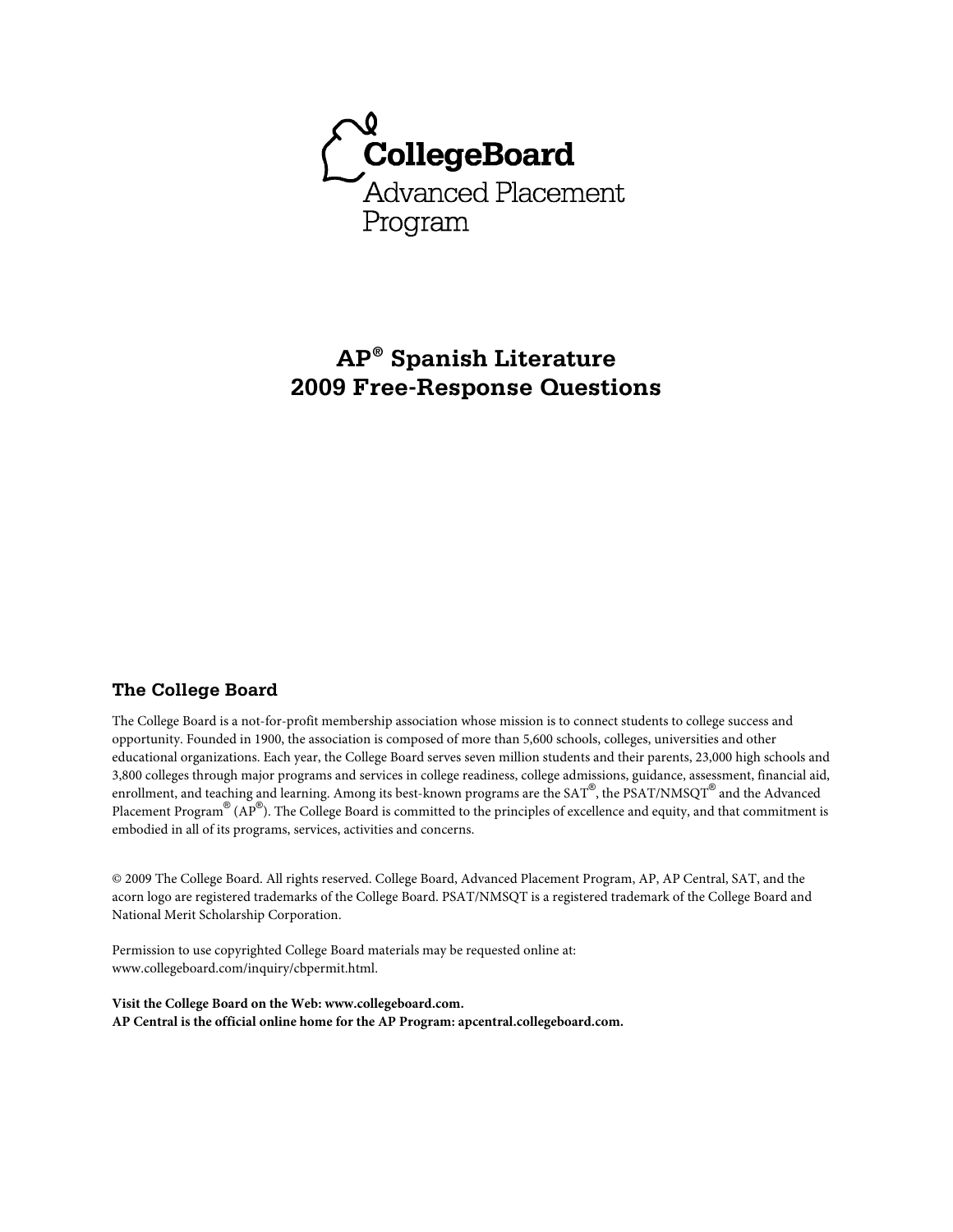### **SPANISH LITERATURE**

### **SECTION II Total time—1 hour and 50 minutes 3 Questions**

### **Section II counts for 60 percent of the total grade on the examination. Each question counts for 20 percent of the total grade.**

*Directions*: Write coherent and well-organized essays IN SPANISH on the topics that appear below. Avoid mere plot summary.

*Instrucciones*: Escribe un ensayo coherente y bien organizado EN ESPAÑOL sobre cada uno de los siguientes temas. Evita simplemente resumir el argumento.

### **Question 1 Análisis de poesía (Tiempo sugerido—30 minutos)**

 1. Analiza la visión de la higuera que la poeta presenta en el siguiente poema. En tu análisis debes comentar los recursos técnicos y el lenguaje poético que usa la poeta en su presentación. Tu ensayo debe incluir ejemplos del poema que apoyen tus ideas.

#### **La higuera**

Porque es áspera y fea; Porque todas sus ramas son grises, Yo le tengo piedad a la higuera.

En mi quinta<sup>1</sup> hay cien árboles bellos: *5* Ciruelos redondos, Limoneros rectos Y naranjos de brotes<sup>2</sup> lustrosos. *Verso*

 En las primaveras Todos ellos se cubren de flores *10* En torno a la higuera.

> Y la pobre parece tan triste  $Con$  sus gajos<sup>3</sup> torcidos que nunca De apretados capullos<sup>4</sup> se visten  $\dots$

> > Por eso,

- *15* Cada vez que yo paso a su lado Digo, procurando Hacer dulce y alegre mi acento: —Es la higuera el más bello De los árboles todos del huerto.
- *20* Si ella escucha, Si comprende el idioma en que hablo, ¡Qué dulzura tan honda hará nido

© 2009 The College Board. All rights reserved. Visit the College Board on the Web: www.collegeboard.com.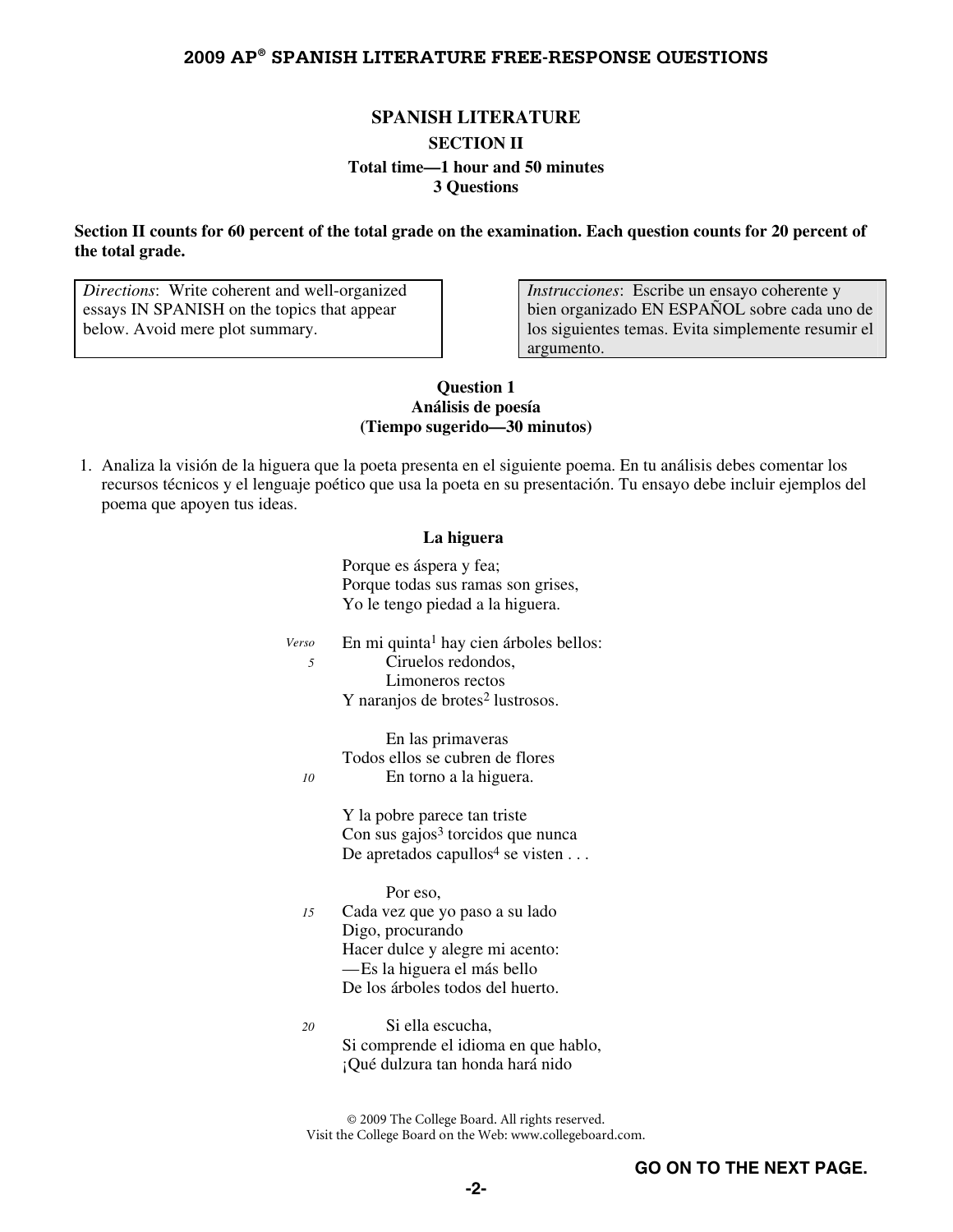En su alma sensible de árbol!

Y tal vez, a la noche,

Cuando el viento abanique su copa5 *<sup>25</sup>*,

Embriagada de gozo le cuente:

—Hoy a mí me dijeron hermosa.

 Juana de Ibarbourou  *Antología poética* Madrid: Ediciones Cultura Hispánica, 1970 (Originally published in 1922 in *Raíz salvaje*) Copyright © Heirs of Juana de Ibarbourou Used by permission

1 quinta: finca o casa de campo

2 brote: planta recién nacida

3 gajo: rama de árbol

4 capullo: flor que no ha acabado de abrirse

 $^5$ copa: la parte superior de un árbol

© 2009 The College Board. All rights reserved. Visit the College Board on the Web: www.collegeboard.com.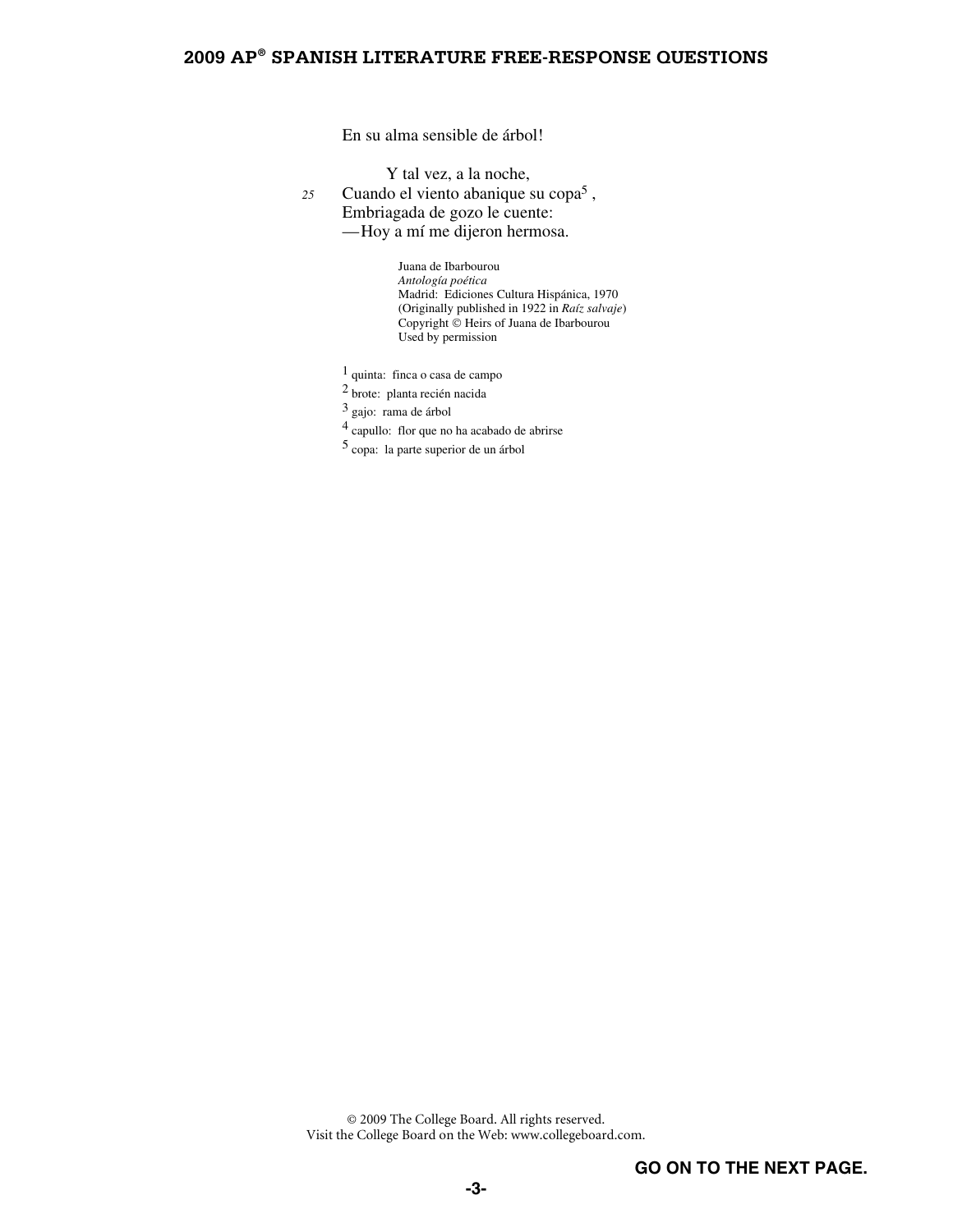### **Question 2 Análisis temático (Tiempo sugerido—40 minutos)**

 2. En algunas de las obras leídas, un evento determinado produce la transformación de una o más personas que toman parte en él. Escoge UNA de las obras siguientes. Escribe un ensayo que analice este tema en la obra. Tu ensayo debe incluir ejemplos del texto que apoyen tus ideas.

"¡Adiós, Cordera!", Leopoldo Alas (Clarín)

"El ahogado más hermoso del mundo", Gabriel García Márquez

*El ingenioso hidalgo don Quijote de la Mancha,* Miguel de Cervantes Saavedra

"La noche boca arriba", Julio Cortázar

© 2009 The College Board. All rights reserved. Visit the College Board on the Web: www.collegeboard.com.